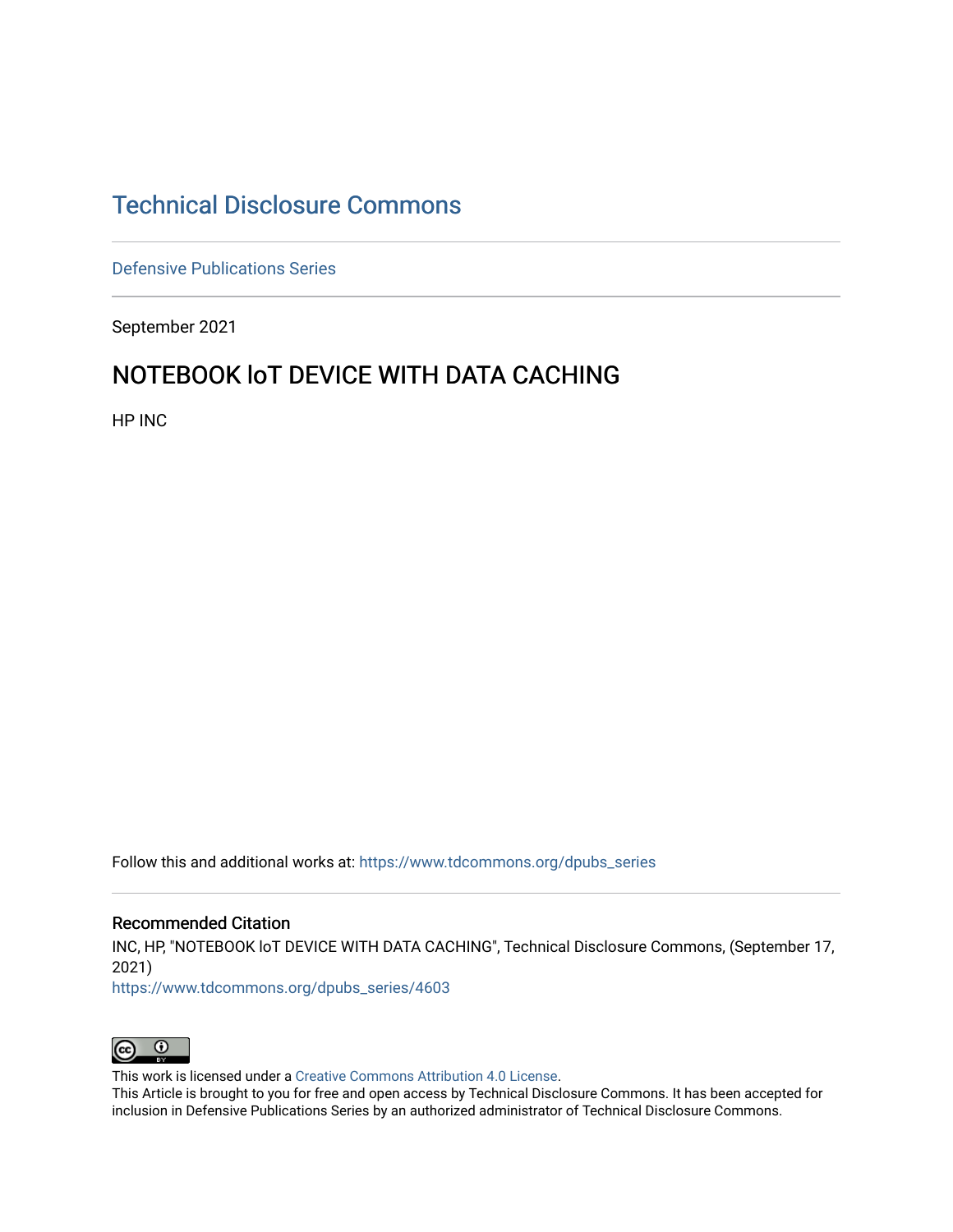### *Notebook IoT Device with Data Caching*

## **Abstract**

For battery powered IoT devices when the battery is exhausted the remote systems are not able to communicate with the device. Store and forward can be used by the server to store the pending commands for an IoT device and once it is attached to the network and connected to the server, then deliver the pending commands. However, for time sensitive or security related commands the time between when the IoT device is powered, connected to the server, and commands delivered creates additional risks for the IoT device. This caching solution allows for commands to be cached coming into the IoT radio even when the system itself is no longer powered. In addition, certain status coming out of the system can be cached at the modem during times when the system itself may no longer have any battery power, but the radio is able to now able to re-connect to the network and provide some updated host status.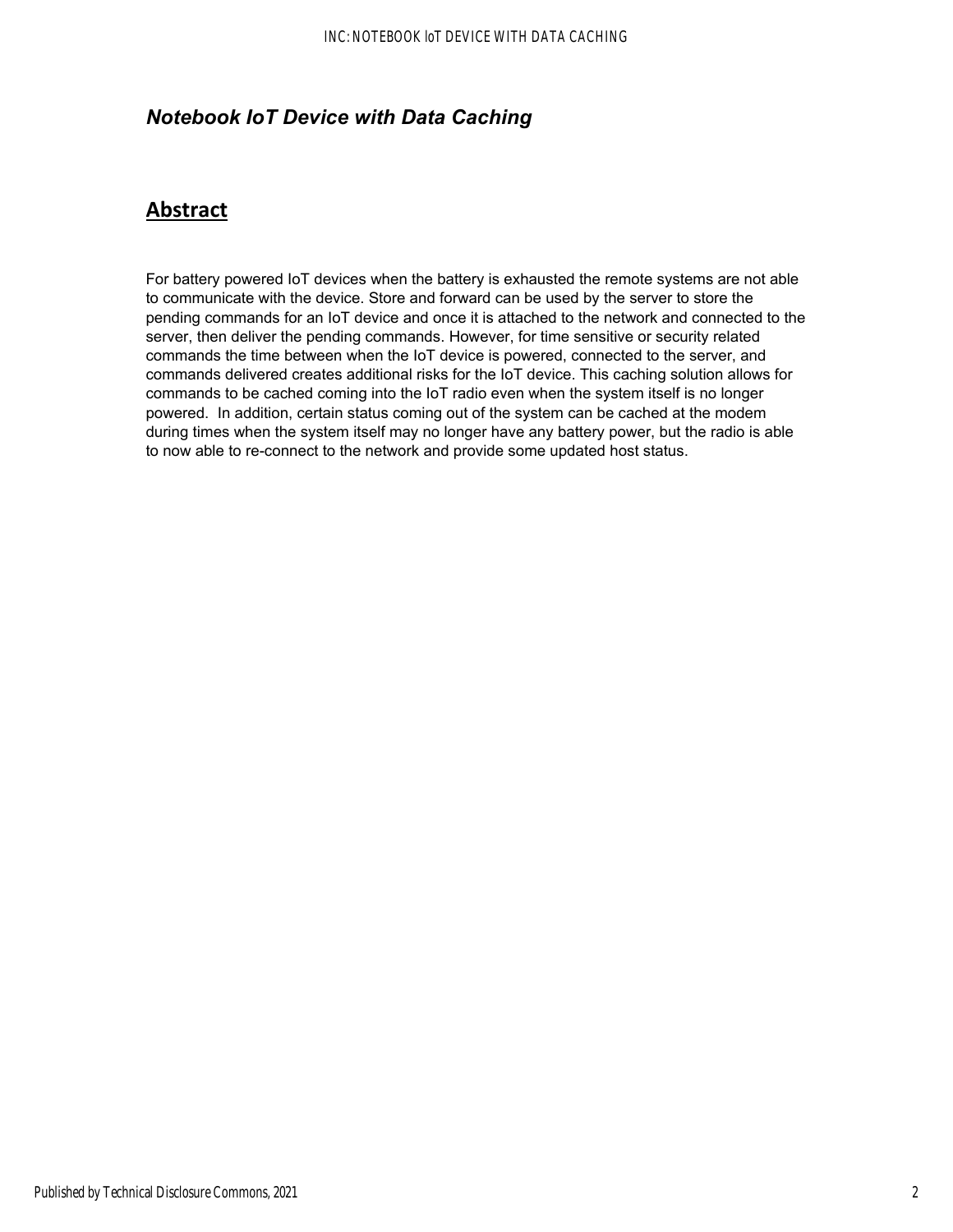Typically for IoT devices the host system consumes much more power than the IoT modem. This approach would allow for reserve power to keep only the IoT modem powered even when the host itself is no longer powered.

This type of reserve battery solution, where IoT device is able to maintain power for a longer duration then the system, would allow for a remote management system to continue to deliver time sensitive/secure commands to the IoT modem. The IoT modem, which would still be powered, would then be able to cache the commands that it receives, and then hand them off to the host once the system returns to a powered state. The advantage here is that the system could receive time critical commands even when it is no longer powered and does not have sufficient battery power to operate. However, once the system gains sufficient power (for example is subsequently plugged into AC), these cached commands could then be provided to the host system and be able to be acted upon as soon as host power is once again restored. This is extremely critical for security type features, where updates and/or security patches may need to be provided before system itself fully boots.

This same solution can also be applied in the reverse direction as well. For example, if the IoT modem is not connected to the network, then the IoT modem can be used by the system to cache specific status messages from the host. Such that even if the host subsequently loses power, the cached status could still be stored on the radio. Once the system enters a location where connectivity is once again restored, the last known status of the device could then be handed off to the remote management solution. This feature could be accomplished even if the host is no longer able to be powered and operate on its own.



Figure 1: A block diagram showing the basic flow of a message cached on the IoT modem even if the system is asleep at the time.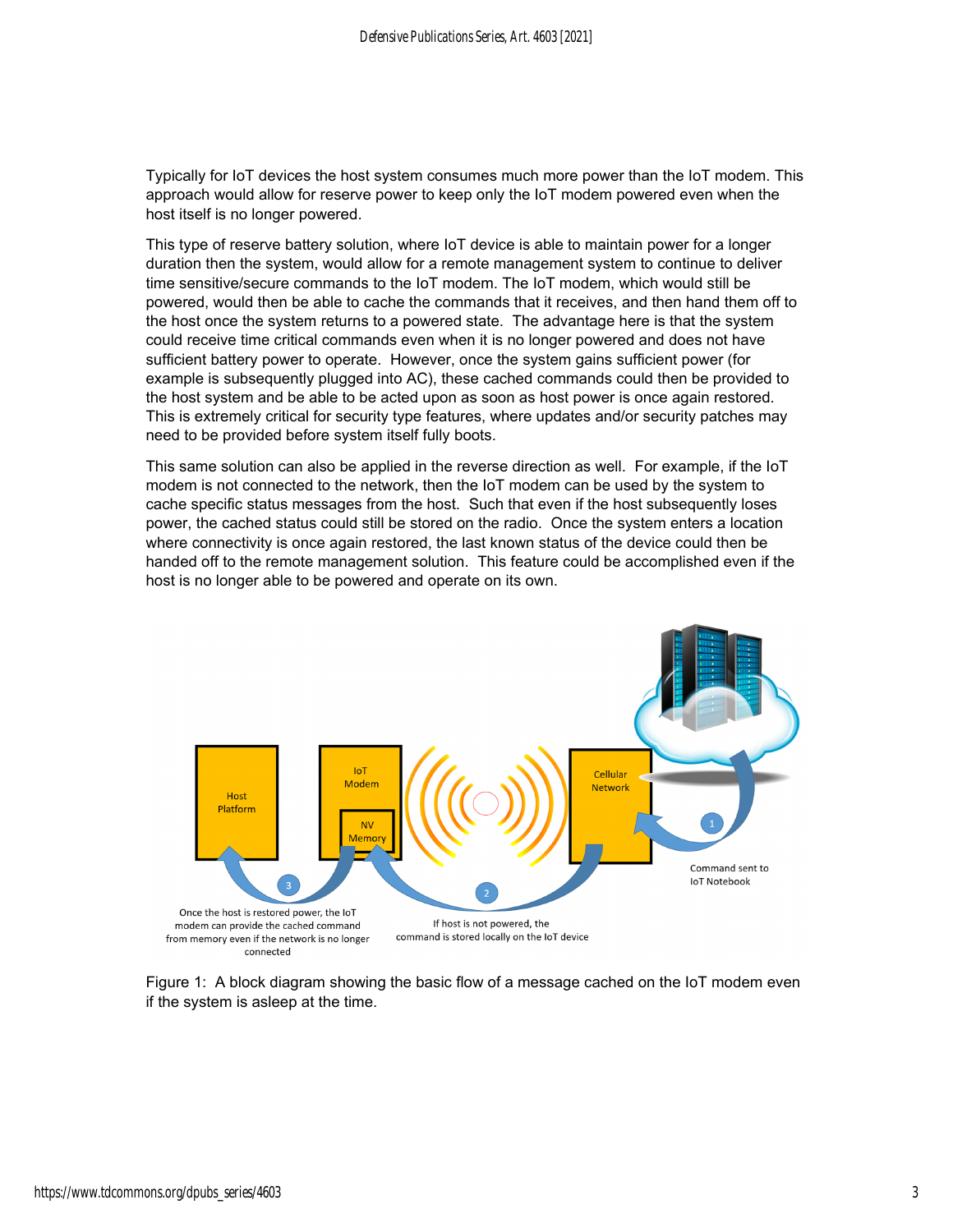

Figure 2: A flow chart illustrating how a message can be cached on the IoT modem waiting for the host system to become powered once again.



Figure 3: A block diagram showing the basic flow of a message that is cached onto the IoT modem, waiting for the network re-connection to transmit, even if the system is no longer powered at the time.